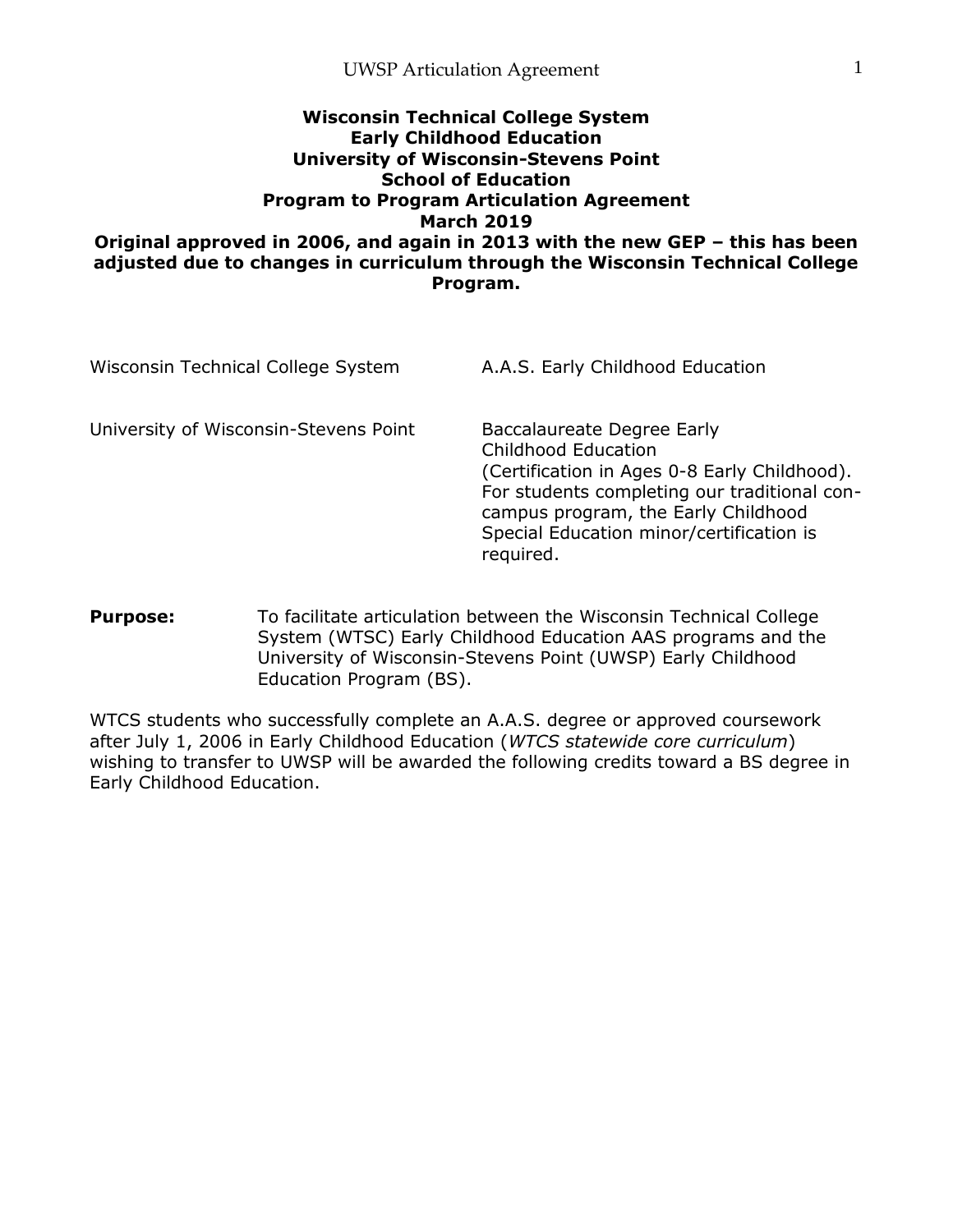# **Program to Program Transfer Coursework:**

| <b>UWSP Courses</b><br>in Early<br><b>Childhood</b><br><b>Education</b> | <b>UWSP Courses</b><br>in ECE: Title                                                                             | <b>Credit</b><br><b>Value</b> | <b>Wisconsin</b><br><b>Technical</b><br><b>College System</b><br><b>Equivalent</b><br><b>Courses</b> | <b>WCTS Equivalent</b><br><b>Courses: Title</b>                                                   | <b>Credit</b><br><b>Value</b> |
|-------------------------------------------------------------------------|------------------------------------------------------------------------------------------------------------------|-------------------------------|------------------------------------------------------------------------------------------------------|---------------------------------------------------------------------------------------------------|-------------------------------|
| <b>ECED 262</b>                                                         | Programs for<br>Children and<br>Families                                                                         | 3                             | $307 - 148$                                                                                          | <b>ECE: Foundations</b><br>of Early Childhood<br>Education                                        | 3                             |
| <b>ECED 368</b>                                                         | Curriculum and<br>Methods for Young<br>Children: Art,<br>Creative<br>Dramatics,<br>Creative<br>Movement, Music   | $\overline{3}$                | $307 - 110$                                                                                          | <b>ECE: Social</b><br>Studies, Art and<br>Music                                                   | $\overline{\mathbf{3}}$       |
| <b>ECED 372</b>                                                         | Promoting Literacy<br>Through Children's<br>Literature                                                           | $\mathbf{1}$                  | $307 - 178$<br>or<br>307-108                                                                         | ECE: Art, Music, &<br>Language Arts<br>ECE: Early<br>Language Literacy                            | 3                             |
| <b>ECED 460</b>                                                         | Home, School,<br>Community<br>Agencies                                                                           | 3                             | $307 - 195$                                                                                          | ECE: Family and<br>Community<br>Relationships                                                     | 3                             |
| <b>EDUC 351</b>                                                         | <b>Teaching Children</b><br>and Youth with<br><b>Exceptional Needs</b><br>in the<br>General/Regular<br>Classroom | $\overline{3}$                | $307 - 187$                                                                                          | ECE: Children with<br>Differing Abilities                                                         | 3                             |
| <b>ECED 397</b>                                                         | Practicum in Early<br>Childhood Regular<br>Classroom                                                             | $1 - 3$                       | $307 - 197$<br>&<br>307-199<br>0r<br>307-177<br>&<br>307-199                                         | ECE: Practicum 3<br>&<br>ECE: Practicum 4<br>Intermediate<br>Practicum &<br>Advanced<br>Practicum | 6                             |
| ECED 3XX<br>Elective                                                    | Early Childhood<br>Elective                                                                                      | $\overline{3}$                | 307-198                                                                                              | ECE: Admin. In ECE<br>Program                                                                     | $\overline{3}$                |
| ECED 3XX<br>Elective                                                    | Early Childhood<br>Elective                                                                                      | 3                             | 307-167                                                                                              | ECE: Health, Safety<br>& Nutrition                                                                | 3                             |
| <b>UWSP Courses</b><br>in Human<br><b>Development</b>                   | <b>UWSP Courses</b><br>in Human<br>Development :<br><b>Title</b>                                                 | <b>Credit</b><br><b>Value</b> | <b>Wisconsin</b><br><b>Technical</b><br><b>College System</b><br><b>Equivalent</b><br><b>Courses</b> | <b>WCTS Equivalent</b><br><b>Courses: Title</b>                                                   | <b>Credit</b><br><b>Value</b> |
| HD 261 (OK in<br>lieu of Psych 260<br>for this major)                   | Child Growth and<br>Dev. + Social<br>Science Gen Ed                                                              | 3                             | $307 - 179$                                                                                          | ECE: Child<br>Development                                                                         | 3                             |
| HD 360                                                                  | Infant &Toddler<br>Development                                                                                   | 3                             | $307 - 151$                                                                                          | ECE: Infant &<br>Toddler<br>Development                                                           | 3<br>Elective                 |
| HD 466                                                                  | Guidance of<br>Children and<br>Adolescents                                                                       | $\overline{3}$                | $307 - 188$                                                                                          | ECE: Guiding<br>Children's Behavior                                                               | $\overline{3}$<br>Elective    |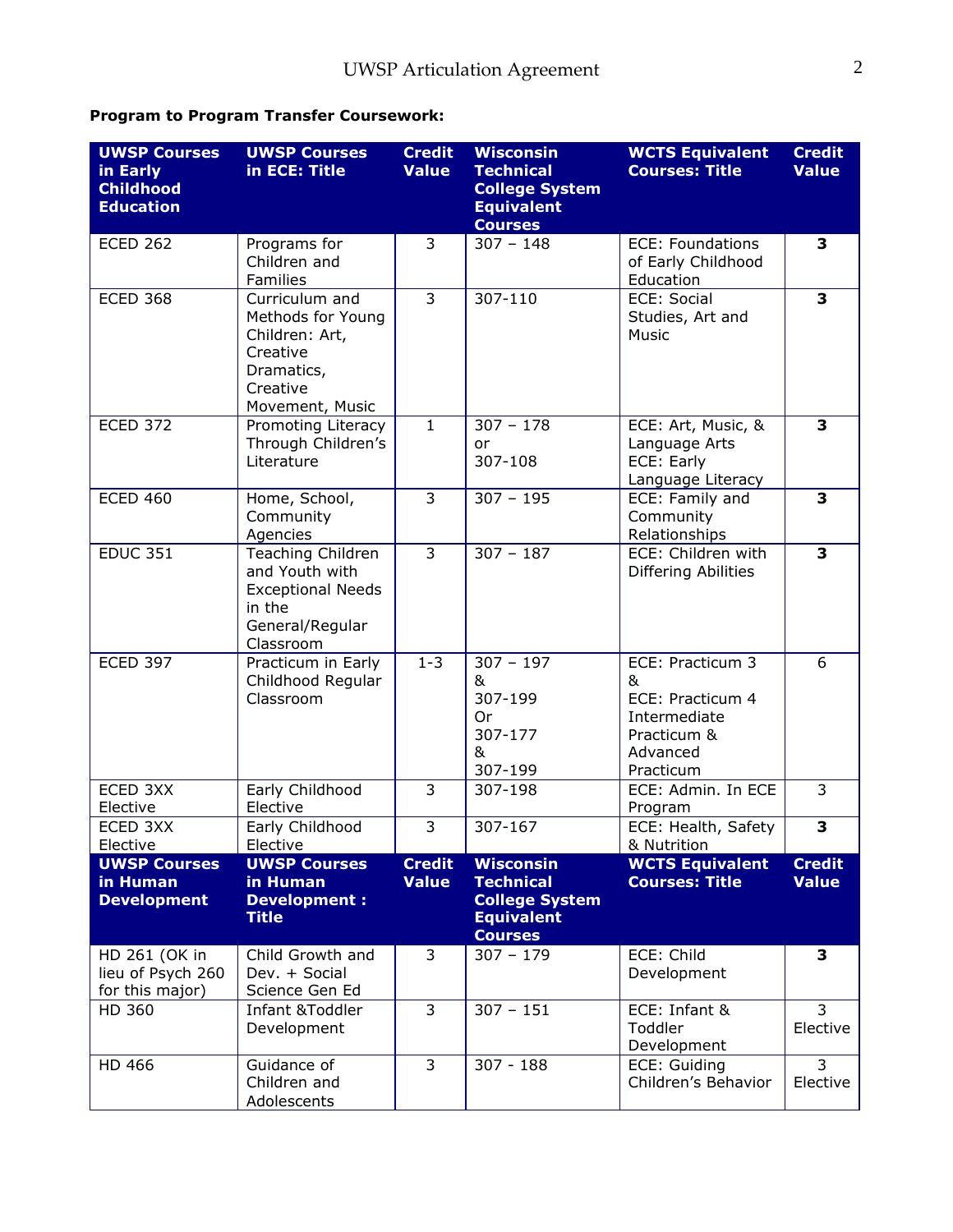**General Education Program Requirements (GEP)**

NOTES:

- These courses are General Education Program Courses specifically required for the Early Childhood Major and are already approved through UWSP Admissions.
- EFFECTIVE FALL 2004, A MAXIMUM OF 30 CREDITS OF APPLIED ASSOCIATE DEGREE GENERAL EDUCATION COURSES IN THE AREAS OF COMMUNICATION, BEHAVIORAL & SOCIAL SCIENCE, NATURAL SCIENCE AND MATH MAY BE TRANSFERRED FROM WTCS TO UWSP.

The UWSP B.S. degree with a major in Early Childhood Education specifically includes the following general degree requirements:

| <b>UWSP General Degree Courses</b><br>Communications 101<br><b>Fundamentals of Oral Communication</b> | <b>WTCS Equivalents</b><br><b>COMSK 801-198</b>                                                 |
|-------------------------------------------------------------------------------------------------------|-------------------------------------------------------------------------------------------------|
| English 101<br>Freshman English                                                                       | COMSK 801-136 or 195                                                                            |
| English 202<br>Sophomore English                                                                      | <b>COMSK 801-155</b>                                                                            |
| Math 90(if needed)<br>Beginning Algebra                                                               | MATH 804-107, 110, 114, 115                                                                     |
| Math 95 (if needed)<br>College Algebra                                                                | MATH 804-118 (OK for Math 95 and 118),<br>195 (OK for Math 118 and 95 would not be<br>required) |
| <b>Global Awareness</b>                                                                               | NONE FOR ALL WTCS SCHOOLS                                                                       |
|                                                                                                       | 809-115 Waukesha Only!                                                                          |
| Psychology 110                                                                                        | SOCSCI 809-198                                                                                  |
| <b>GEP-Wellness</b>                                                                                   | SOCSCI 809-188 Developmental Psych                                                              |
|                                                                                                       |                                                                                                 |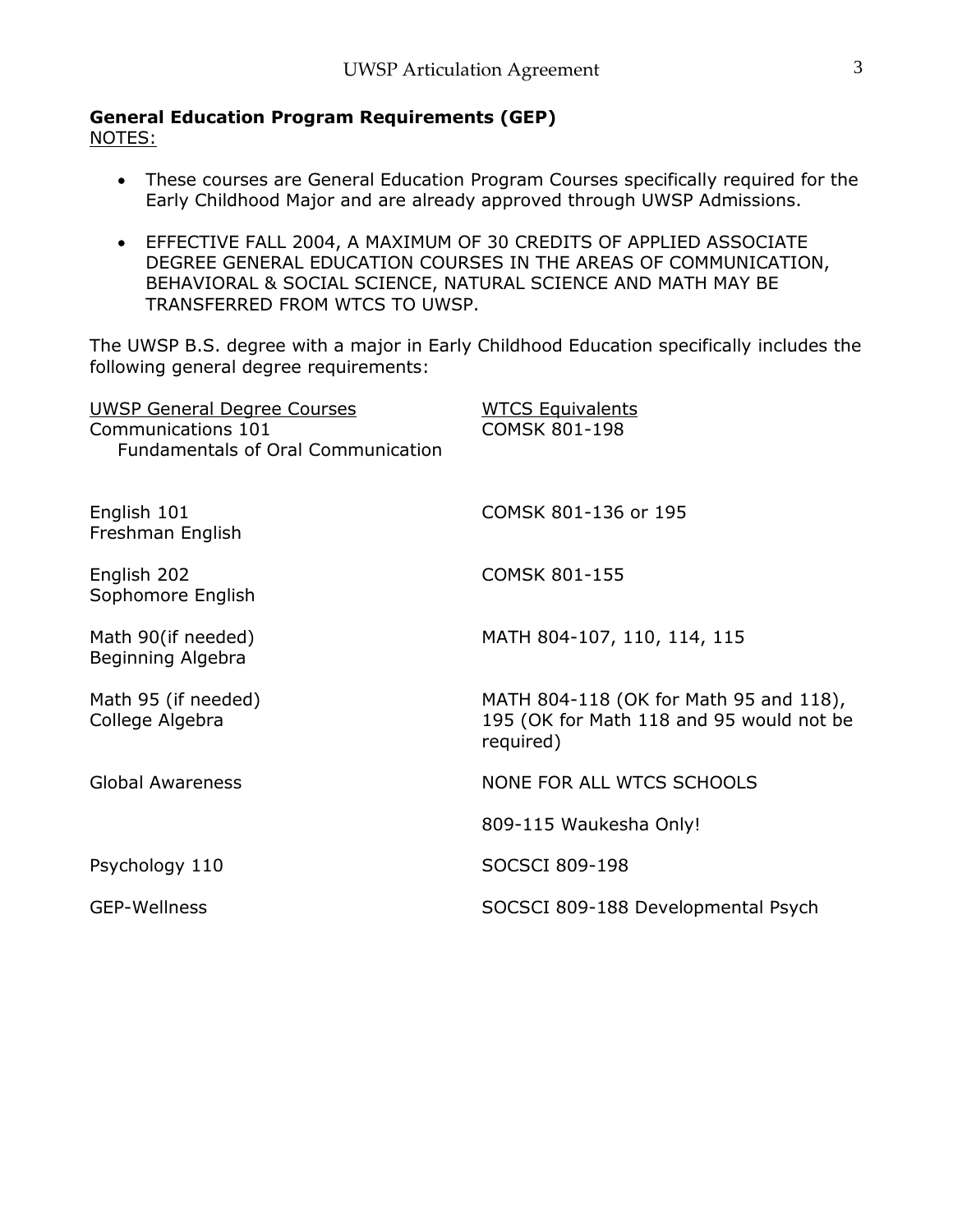Sciences – 9 credits are required – student must complete one Physical, one Earth and one Life Science for Early Childhood Education Major. Courses with \* indicate the courses do not directly meet the major requirement, but will be approved as a substitution for the required courses once the student transfers.

| Physical Sciences     | NATSCI 806-134*, 154*                                                                                                                                                                                                                                                         |
|-----------------------|-------------------------------------------------------------------------------------------------------------------------------------------------------------------------------------------------------------------------------------------------------------------------------|
|                       | 806-108* Southwest Only!<br>806-115* Gateway Only!<br>806-121* Gateway Only!<br>806-124* Waukesha Only!<br>806-155* Northeast Only!<br>806-161* Waukesha Only!<br>806-174* Fox Valley, Midstate and<br>Waukesha Only!<br>806-180* Waukesha Only!<br>806-190* Lakeshore Only!  |
| <b>Earth Sciences</b> | None                                                                                                                                                                                                                                                                          |
| Life Sciences         | NATSCI 806-114*, 177*, 186*, 197*                                                                                                                                                                                                                                             |
|                       | 806-103* Lakeshore Only!<br>806-106* Northcentral Only!<br>806-125* Western Only!<br>806-131* Waukesha Only!<br>806-140* Gateway Only!<br>806-166 Fox Valley Only!<br>806-190* Lakeshore Only!<br>806-195* Blackhawk, Gateway, Lakeshore,<br>Moraine Park, and Waukesha Only! |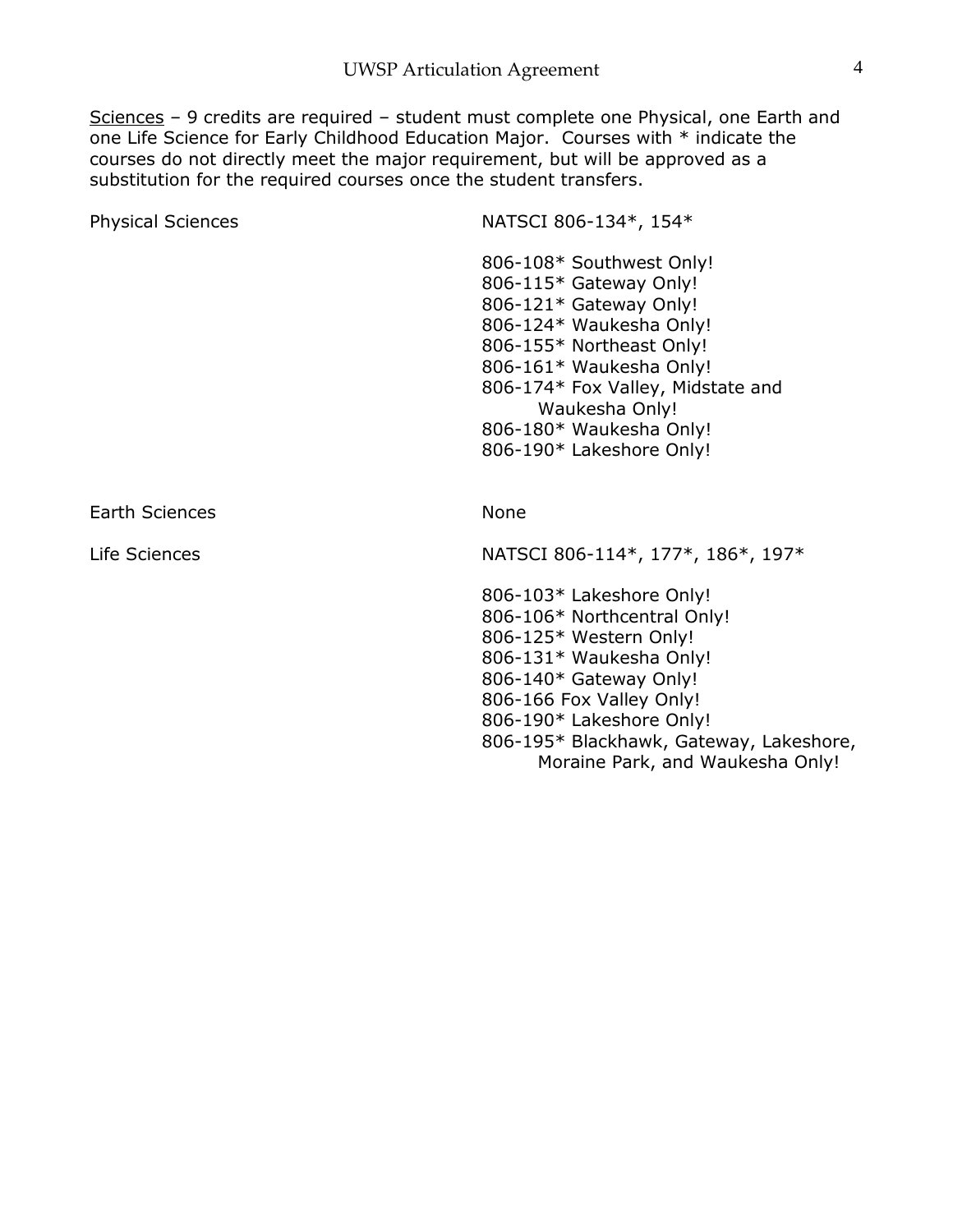# **Additional Conditions**:

1. Acceptance into the UWSP Professional Education Program is based upon academic and non-academic criteria determined by the School of Education.

2. The UWSP baccalaureate candidate must also meet UWSP's General Education Program Requirements, and the remaining requirements of the Major.

3. Students pursuing the on-campus traditional ECE program will be required to complete the Early Childhood Special Education minor.

4. Program - to -Program transfer courses/credits are accepted only for the degree specified in this agreement. A change of major invalidates these courses/credits for transfer unless they are approved within some other Program - to – Program Articulation Agreement for a different major at UWSP.

5. Course equivalencies specified in this articulation agreement are subject to change in the event that the course curriculum of the WTCS Early Childhood Program or UWSP undergoes revision.

6. Admission to UWSP does NOT guarantee admission to the Professional Education Program in the UWSP School of Education.

7. The maximum number of credits that can be transferred from collegiate transfer institutions to UWSP is **72.** You will be given lower division (100 – 200 level) credit for any courses you transfer from the WTCS system.

### **MINIMUM REQUIREMENTS TO APPLY FOR ADMISSION TO THE PROFESSIONAL EDUCATION PROGRAM:**

**All requirements must be met no later than the deadline. Requirements may change at any time. (Applications to the Program are available at the SOE Web site and deadlines are September 22 and February 22 each year. If a deadline falls on a Saturday or Sunday, the deadline will be the Friday prior: [www.uwsp.edu/education](http://www.uwsp.edu/education) )**

- 1. **Completion of 24 credits**. Pass/Fail credits and courses below the 100 level are not included in the 24-credit requirement. Advanced Placement (AP), CLEP, retroactive credits and credits by exam are included in the 24-credit requirement (if approved by UWSP).
- 2. **A cumulative grade point ratio of 2.75,** based upon credits earned at this and courses that transfer from all institutions attended.

### **3. Freshman English Requirement:**

- $\circ$  Receive a B- or better in English 101 (Written Communications at WTCS) or 150 **OR**
- o Receive a 2.50 in English 101/202 **OR**
- o Receive a B- or better in English 250 *OR*
- $\circ$  Test out of English 101 through department test-out exam or receive credit by examination. This does not include AP credit for English 101 if English 150 is required. **OR**
- $\circ$  Complete the required work in the Professional Writing Competency Program. See personnel in Room 469 CPS to sign up.